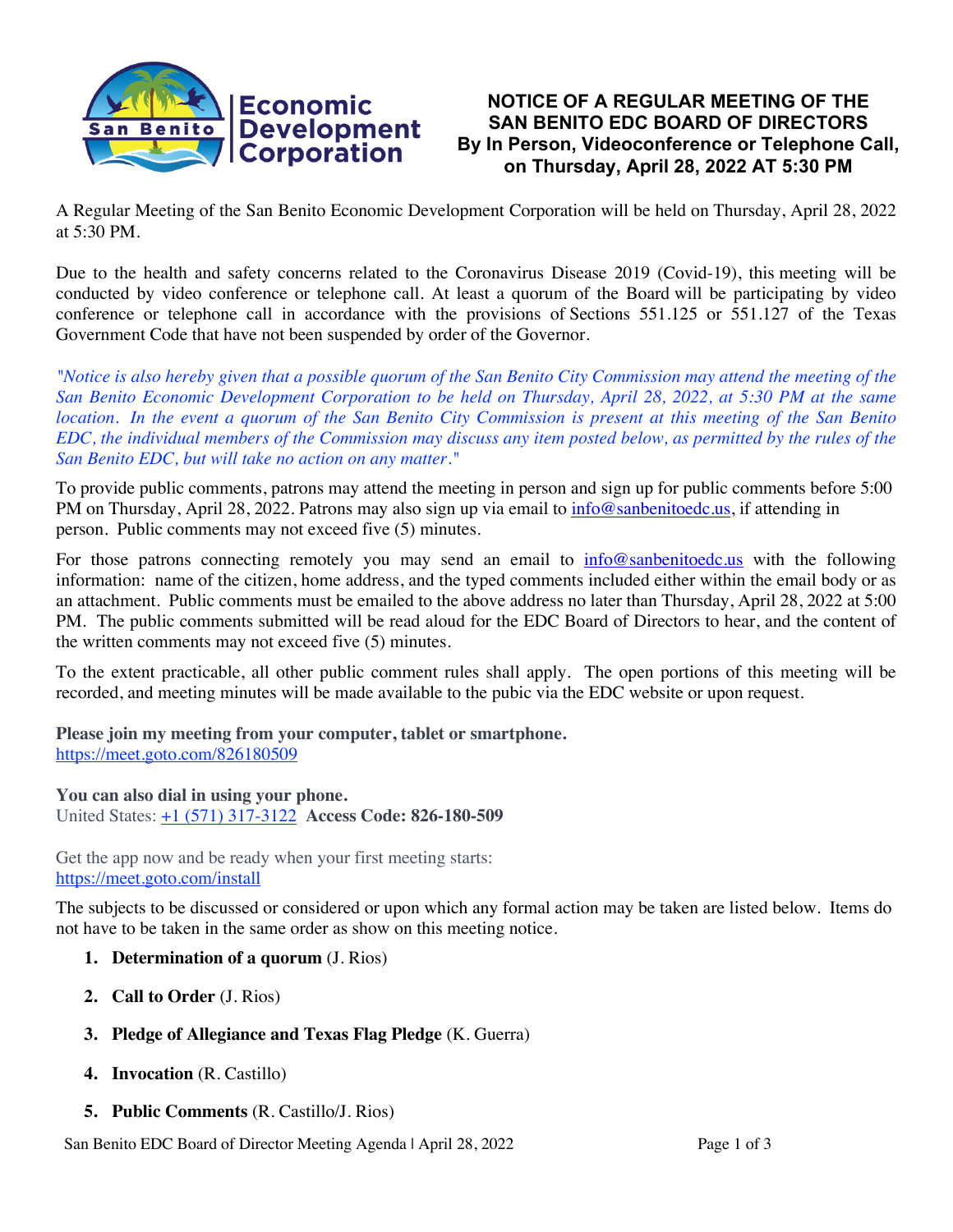- **6. Presentation and Acknowledgement of the San Benito EDC Financial Statements for the periods ending February 28, 2022** (B. Peña)
- **7. Presentation and Acknowledgement of the San Benito EDC USDA IRP Reports for the periods ending March 31, 2022** (B. Peña)
- **8. Consideration and Possible Action on the March 28, 2022 EDC Board of Directors Regular Meeting Minutes** (K. Guerra)
- **9. Consideration and Possible Action on the April 4, 2022 EDC Board of Directors Special Called Meeting Minutes** (K. Guerra)
- **10. Consideration and Possible Action on the April 13, 2022 EDC Board of Directors Special Called Meeting Minutes** (K. Guerra)
- **11. Consideration and Possible Action on the procurement of an answering services provider** (R.Castillo)
- **12. Consideration and Possible Action on the revision of the Service Agreement between the City of San Benito and the San Benito Economic Development Corporation** (R. Castillo)
- **13. April 2022 Executive Directors Report** (R.Castillo)

#### **14. EXECUTIVE SESSION:**

- A. Deliberation pursuant to Texas Government Code 551.074 to deliberate the appointment, employment, evaluation, reassignment, duties, discipline, or dismissal of the Executive Director, or to hear a complaint against the Executive Director (J. Rios)
- B. Under Texas Government Code, Section 551.071: consultation with attorney regarding the following: Resaca Village project; (R. Castillo/M. Sossi)
- C. Under Texas Government Code, Section 551.071: consultation with attorney regarding the following: Expressway property; (J. Rios/M. Sossi)
- D. Under Texas Government Code, Section 551.071: consultation with attorney regarding the following: Walking Quorum; (D. Morales)
- E. Under Texas Government Code, Section 551.071: consultation with attorney regarding the following: Political Campaign posts; (J. Rios)

#### **15. Action, if any to be taken on items discussed in Executive Session** (J. Rios)

# **16. Requests for items to be placed on upcoming agendas** (J. Rios)

# **17. Determination of Date and Time for the next San Benito EDC Board Meeting** (J. Rios)

# **18. Meeting Adjournment** (J. Rios)

During this meeting, the Board of Directors may retire into Executive Session under Texas Government Code Section 551.071 (2) to consult with legal counsel on matters relating to any item on this agenda where the duty of the attorney to the Board of Directors under the Texas Disciplinary Rules of Professional Conduct of the State Bar of Texas clearly conflicts with Chapter 551 of the Texas Government Code. No Formal Action will be taken in Executive Session.

The Board of Directors reserves the right to consider, deliberate, and/or act upon in a different order than numbered.